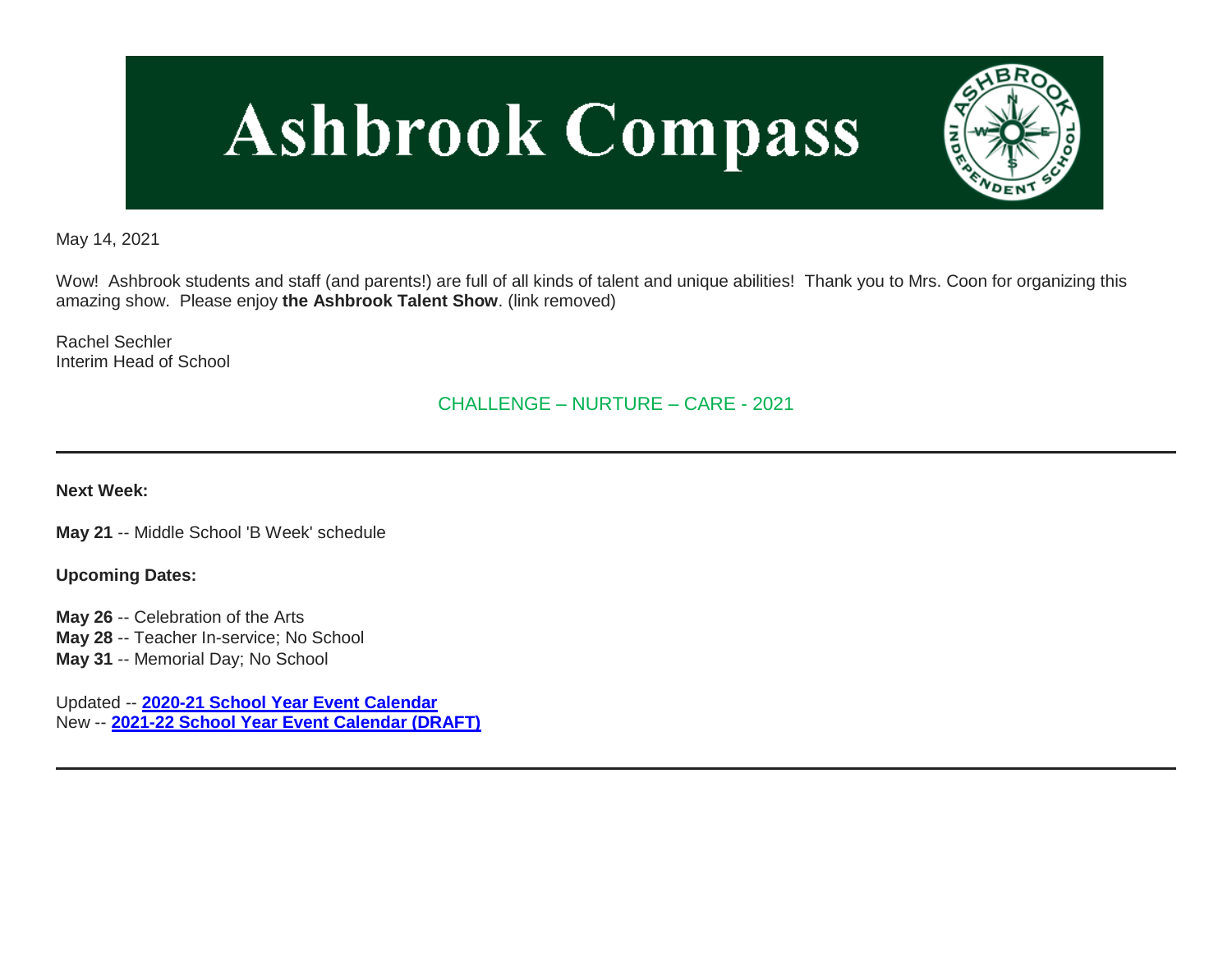# **From: Colt Gill, Director of the Oregon Department of Education**

#### RE: CDC's New Guidance Will Not Impact Schools this School Year

Today the CDC released new guidance related to fully vaccinated individuals and the use of face coverings and physical distancing.

This afternoon Governor Brown issued a video statement on how this new guidance will be implemented in Oregon. In her statement she shared, "Nothing is changing for schools this school year, and I expect education staff and students to continue to wear masks and physically distance, as outlined in our Ready Schools, Safe Learners guidance." This also applies to all other individuals on school campus, including but not limited to: family members, volunteers, visitors, SROs, and other partners.

ODE is currently working with OHA on guidance for next school year. We will begin to share a discussion draft including key changes for your input the week of May 24th. We will also notify you of any updates to RSSL guidance for summer school in the coming weeks.

Oregon's Graduation Ceremony Guidance aligns to the OHA's guidance for indoor and outdoor entertainment establishments. Please refer to that guidance and other guidance from OHA for any changes in the coming days that may reflect the Governor's announcement today.

# **Teen COVID-19 Vaccine Day**

When: Thursday, May 20 from 11 am to 7 pm -- No appointment necessary!

Where: OSU Reser Stadium, 600 SW 26th Street, Corvallis

Who: Anyone 12 years and older. Parents or guardians are welcome.

Participants who get vaccinated have a chance to win a gift card, Chromebook, or Airpods.

Parental or guardian consent is required to vaccinate people 12–14 years old, but this consent does not require that a parent or guardian be present during vaccination. Written consent may be obtained in advance. If a 12-14 year old plans to attend the Teen COVID-19 Vaccine Day at Reser Stadium without a parent or guardian, they must bring a signed consent form.

Under Oregon law, minors 15 years of age and older may consent to medical treatment, including vaccinations, when provided by a physician, physician assistant, naturopath, nurse practitioner, dentist or optometrist, or other professionals operating under the license of these providers. All OSU Reser Mass Vaccination Clinics, including Teen COVID-19 Vaccine Day, have oversight by a medical provider on this list.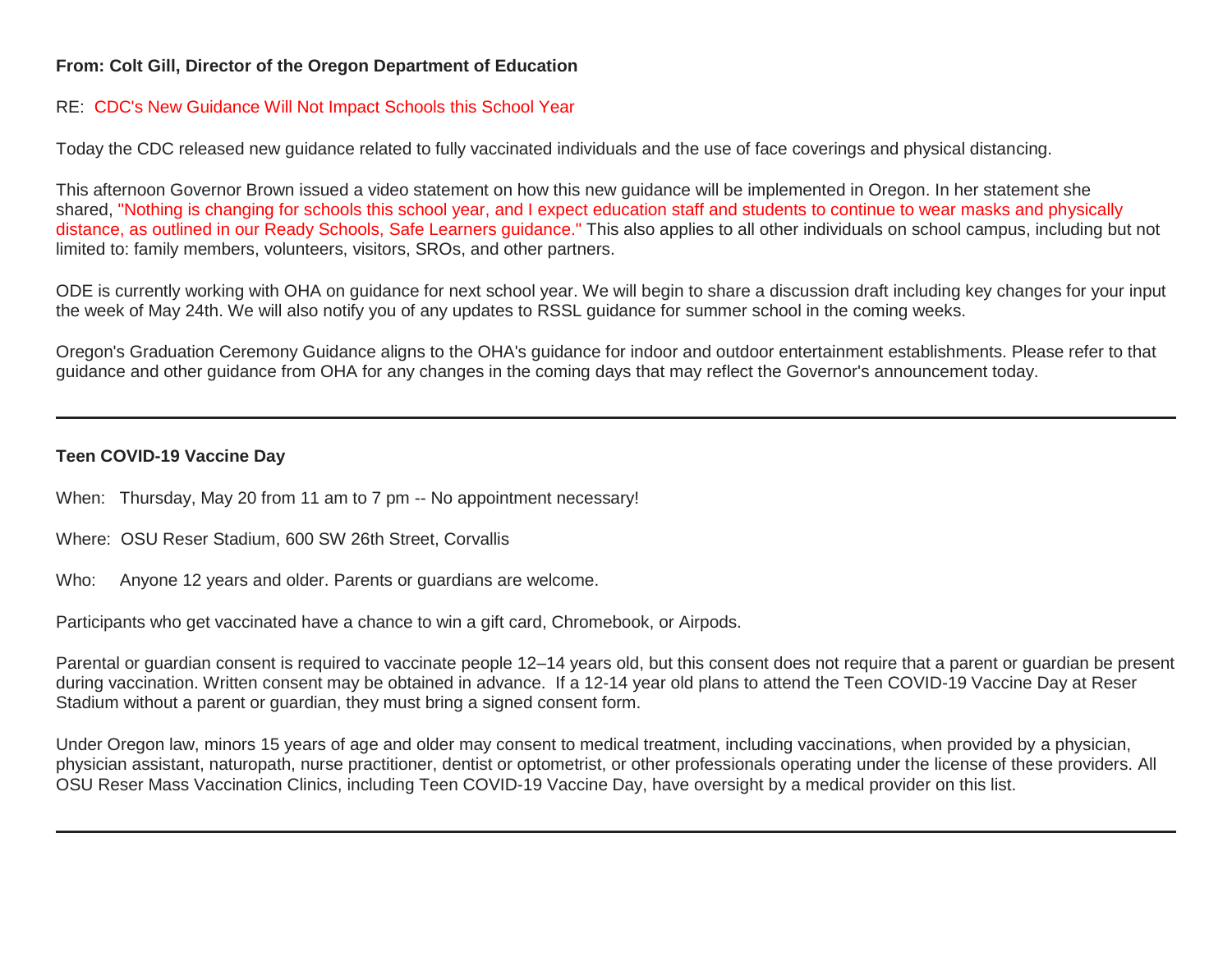# **Enrollment Update**

We will provide regular updates to our school community regarding student enrollment numbers for the 2021-2022 school year. If you have not already started the enrollment process for your student, their spot is no longer reserved. Based on that, here is the availability for each grade given our plan to implement the new distancing guidance next year:

| Grade              | <b>PS</b> |       |  |  | PK K  1st  2nd  3rd  4th  5th  6th  7th  8th |     |     |  |
|--------------------|-----------|-------|--|--|----------------------------------------------|-----|-----|--|
| Spots<br>available | $0^*$     | $0^*$ |  |  | 6                                            | l10 | 112 |  |

\*Waiting list has started

#### **2021-22 Enrollment Links**:

**[Family Handbook](http://link.mystudentsprogress.com/ls/click?upn=n7jYKe39nC4PrVAw2BzaOolgU5XUleaJ61qfvNJxTW3uoi8RFzNYUfSc1qXdqajA34djZWrxIBJBxzp2whbybvqIYp3dDOkCDgKesziBdCm1u7J5UB6bwQicng-2BhFj8j9ZZ0Lb7IyRpSLLhbS8X-2BNE-2FsFTu5auQ5tTHoLi9o48o-3DJZZS_1PndbFfBoQGSZbxwXHHEexw3B2F0fG-2BUmuXm6a-2BX-2Bzsz2WQakjzChLfzPQtbxfqvNAQa-2Bk1FDQAV5NXUtSMGaamdaTe3yz4otlu5W6H761eqCSd-2BJIOrHVuQyXzUzzkibNbuslpESfrdi0pgWmhtktm-2FaWKrik6JNmc0hy0r426vbB53ijqiYDRmb6ur8HKmakJPxARx0m-2BJUcTO2eh0OiLejVEbXgBItPjAIOVvqxySfPj7J6sNU7pWFdBlhV4Wq1xpVLM1GYhliTiAd3l-2Fuey7Wj14wgsBQ94-2FC9vc-2BUZ-2FPSjofEuWsy6iD3dA6WSoI8bXDxJ2VuxOVItndi9RMNWxydpFuQSfnyC1NvxAss4dDnM8jKwnEqBJMnWDboPyXip3d1Q6Ro0MR5bMk-2FIE-2BCuqK2JdWzeHSVVc-2FVQBynrWvXLxYrg1JSMnGpEIbZnb) [Enrollment Contract](http://link.mystudentsprogress.com/ls/click?upn=VTTLfIwNu5QFy05N-2BXKA7MM5XZ-2FaPNghD0e589AKGRWdKrXyK6-2Bm8bb1I1DfT5Io0Hv1qAH8mdM37znR5vOcFGB7DIQx2jp4xdjBwuqeZxT1Pjkge-2BjWLaV97kHLeMz5TQtiyRq8-2FrZ-2FtIkmMJcnCvTSbyF8-2BEnMtFIKrlq0nbyYLhMWqtk6N17cNuWkmBCi2eg-2FDcyJo-2FZoHU6aac7YTMbLoqiYM-2Bpq5ghj-2BCMqt1Q-3D78re_1PndbFfBoQGSZbxwXHHEexw3B2F0fG-2BUmuXm6a-2BX-2Bzsz2WQakjzChLfzPQtbxfqvNAQa-2Bk1FDQAV5NXUtSMGaQL6rhQKaUsz8Bdx3tozxN6R5QwW-2F3PPGA0dMfFuT4DSB-2FDJMSjV3rlO3-2BmVmqqBFIk1YDm61EvACWwzkavGSjgB36Z89XY46NCE1SYOcdO9kzCkSyM0-2BwpypzgHnXIZMwYTg50FRVUWNOJCj31npFebTXgMaFGIIhjF6JRqlBdJQyU3LfnVvBkg0lIvaDIV2MF1D3SIrJZYBodr9vWEr6vjyGSG-2BZO8NVeajnuG38B3LZ1zL8sjvyNtcd2JGTTS0T-2FCtRjwshLv9W-2ByAAZ5-2FJTylaqHmNvZv0AA-2Bw0-2BtXh5G6efcufsZeTupILHfHB8iwt5G-2Fsk1XuE0ZFVwSvsxndVH8n-2FA3sCDgobHHZgSlte) [Payment Plans](http://link.mystudentsprogress.com/ls/click?upn=n7jYKe39nC4PrVAw2BzaOolgU5XUleaJ61qfvNJxTW3uoi8RFzNYUfSc1qXdqajA34djZWrxIBJBxzp2whbybvqIYp3dDOkCDgKesziBdClkeFpPmgMGrgcxNe5TC96odu91tl93IdUb7rzqL2LYFkOwDdym2keCOp3gkw-2Fos5E-3D0Lwo_1PndbFfBoQGSZbxwXHHEexw3B2F0fG-2BUmuXm6a-2BX-2Bzsz2WQakjzChLfzPQtbxfqvNAQa-2Bk1FDQAV5NXUtSMGaffquE9o4k9-2FT4m2x5xkB-2FRin82qyBUwffz8AuQAurpzH6bkrlVy-2Bl-2FTD7nwJw1HOt0c5TkntwK3f-2FX7XpvNNk7jxKGABR2QAaiVmXwPkTp6xhCQKw7VbtquNBQ6Lsmax9hcEyQa8t5tT0UiEhROpf9ywZE2aPeS0Qvpr-2B3hFL4ltqoroBYPpi7jTiFFO1QKvjoij6KvS18pC-2FnaJKVGUfQYJMg6FLsNFb79OGxxLJMaizU-2FtglGEfqAc7EmNFGJzSfJ2HXdwU-2FyA3TFvKA4icPXklBOonwpa-2BAU-2B9SmpVrurFrTCqe2i31HTWXa8s79E-2FStAchC-2FsgwpoCM7P5tDhohXxFopWR5RthUWZG-2B9pcs)**

#### **Deadlines**:

6/15 - Early bird discount for lump sum tuition payments due

6/30 - Lump sum tuition payments due

8/2 - 10-month payment plan begins

If you have questions regarding tuition payments, payment plans, tuition insurance, or financial aid please contact Elaine Pettigrew

- [accounting@ashbrookschool.org](mailto:accounting@ashbrookschool.org)

#### **Warmer Weather dress code reminder**

As the weather warms up, we want to remind everyone (and clarify a few items) about the Friday Free Dress Day Requirements

All clothing should be modest, good condition, fit properly, and free of unsafe accessories.

No holes in shorts/pants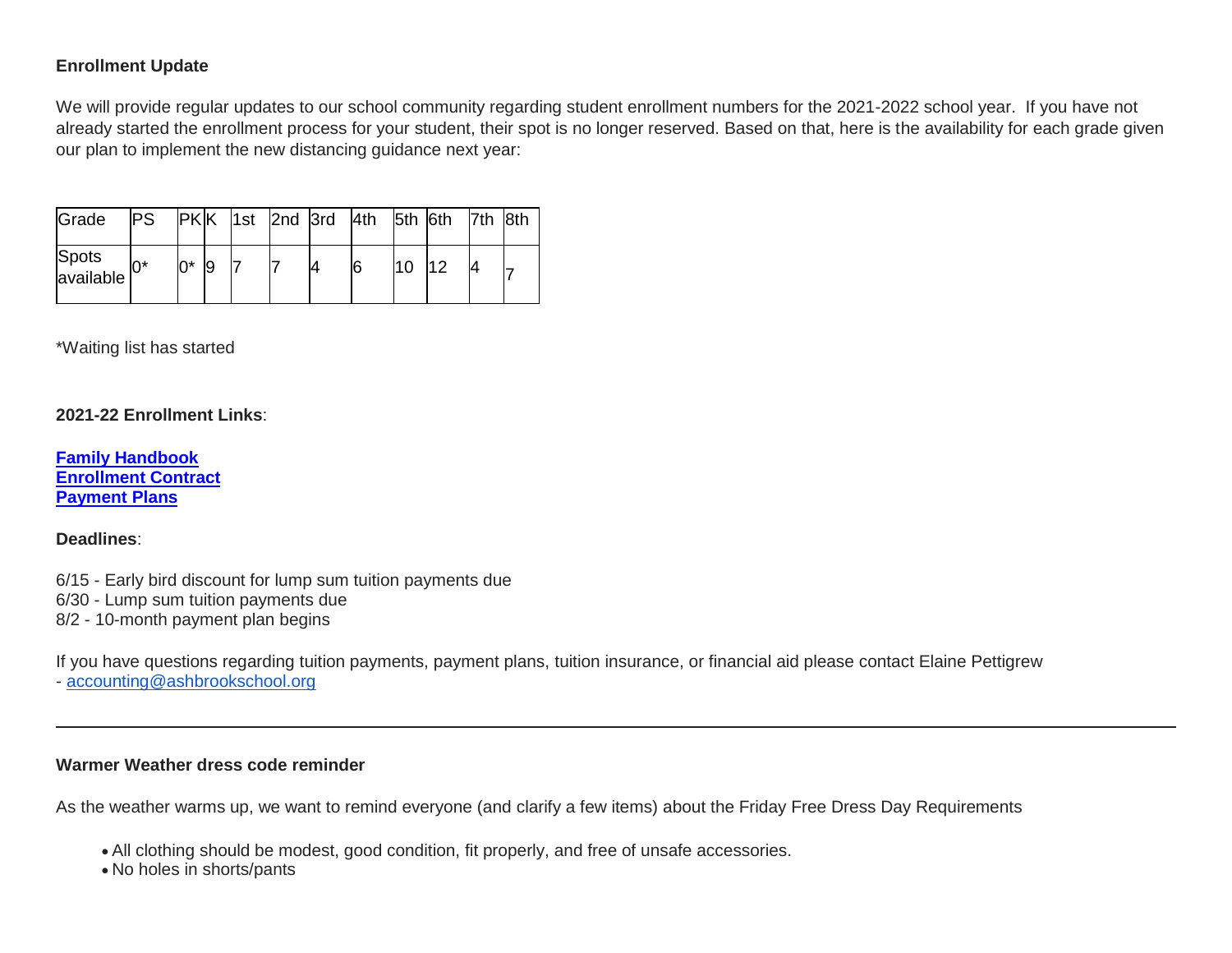- No bare midriffs
- Shorts/skirts should be knee to mid-thigh length.
- Underwear should not be visible
- Clothing should be neat, clean, and appropriate to the program of the day
- Clothing in varying colors made of denim and sport materials are allowed.
- Hats or hoods may not be worn inside the building
- Closed-toe shoes or sandals must be securely fastened around the foot
- All clothing must be opaque. Any clothing that is see-through must be covered by a piece of clothing that adheres to the rest of the dress code.

Students may have sunscreen in their backpack or cubby but they must be able to apply the sunscreen themselves. No spray sunscreens! Hats and sunglasses are encouraged for outside wear only.

# **Summer Writing Workshop**

Ashbrook is offering a Summer Writer's Workshop for current 4th-8th grade students. This opportunity is designed for students interested in reinforcing expository writing skills acquired during a year of distance learning, reducing the impact of summer loss, and entering the next grade "writing-ready." **Students are invited to take any or all of the 4 weeks offered**; the units run July 19-August 13, meeting 5 days a week, 8:30am to 12:30pm. Spots are available on a first come, first served basis and are open to Ashbrook and non-Ashbrook students.

For more information, click **[HERE](http://link.mystudentsprogress.com/ls/click?upn=n7jYKe39nC4PrVAw2BzaOolgU5XUleaJ61qfvNJxTW3uoi8RFzNYUfSc1qXdqajA34djZWrxIBJBxzp2whbybvqIYp3dDOkCDgKesziBdCmUFK611Dwx09bu-2FHGeGjMdYMdlKOkEJljN4aGLHb-2FYq2T0mejVJ9zz4sJVp9uFP1r-2FqIIxALPi9YeUjY-2FEHo0ARxdS_1PndbFfBoQGSZbxwXHHEexw3B2F0fG-2BUmuXm6a-2BX-2Bzsz2WQakjzChLfzPQtbxfqvNAQa-2Bk1FDQAV5NXUtSMGadMvj-2FyqxEOF-2FKQb9NkIaIGmkg-2FhVskSLa0cojPwNmH3cb9UMWZeK7aeTCdQKjMRD5vArHRIOOeviVl-2FSZwwg02A-2BNPOU04leX5c-2FrTI-2B267TcW2P8-2FJLxRbBz4lrDxlKjVSvAMZfTWpFhl6AYjLl-2FXoeFqD9OzYynGwb07PWXBhD4mORgmL6O2lIo-2FoZQoZhNWSuqN0ewyHICWSgnZuhwcwhPzdZTw0S80AFDxOodkIawqgxDZnqh2Sa5s4XEp475-2FPRL9ftEwljs3qSoXf5LdPddEKCbsagL1Mcm0WqAe013FjI91jmQBgcl5xz8KKr87mCQxmxJVhL-2Fojzit-2F80Ar1v0158Yr6Z7KWTLp9pvA)** for the full information flyer or complete the registration form **[HERE](http://link.mystudentsprogress.com/ls/click?upn=qkro44VJaETWQ07zA-2B-2FiE0363Dmsi-2F5FxyhrW5Y7wr4-3D-j_2_1PndbFfBoQGSZbxwXHHEexw3B2F0fG-2BUmuXm6a-2BX-2Bzsz2WQakjzChLfzPQtbxfqvNAQa-2Bk1FDQAV5NXUtSMGac55a4Rn9y50mszDBQp3YjDV4gKyLGFk3ev58-2FMiLXZuQb-2F0vRPgzKeWSU5iu6fNzD6FAfdokXgMlC8VIgZNlbPsPnn9ePxSsCDztyWly5JeE-2BG5rPtAEQYJo3sdWaTR0-2FmoV4PHqi9gI-2Bk47xB46gm2Ebw80eu0gazqRrz82hxcfpuitS7XFVmgiTsWLUXqbxWLR2lhTgcQl-2BLYn9EarAMdH5XwTO-2B85Ifd0nujkumiHbiL0sed3pWRi-2BiQsSDxDHZPw-2B0YTKBUnV-2BIU-2Frkh7IAetLvbW3g8RWY8reZutLd3vHadXqSVJoaDp7-2BYuAG0blQ1wRXbBUiQvubmDB3sSjUD3b2PmeyR10-2FRJdE6wt4)**.

# **Parent Advisory Committees**

Please use **[THIS FORM](http://link.mystudentsprogress.com/ls/click?upn=VpBe6Z9t6RkEC4qAoQCeri-2FFFh7llDqKppeMq4GAyjRWQxckQw26M-2Bv6Io9sYjjz4z-2FsFat4W1gTrNdlaCA-2Bndeh09PVfGi5cnvsKjjo4-2FiBko-2FuvDSeRzeHuMiowAeTH-2FrUjIO6vJRMhpVYJdhm-2FQ-3D-3DSBtN_1PndbFfBoQGSZbxwXHHEexw3B2F0fG-2BUmuXm6a-2BX-2Bzsz2WQakjzChLfzPQtbxfqvNAQa-2Bk1FDQAV5NXUtSMGaXpSogB-2BwqbXmqo3vRtC5f7EeVvZxvJe8c-2F75NWYuSEaL-2BHPh7czS2S9OPdpBR8KVG1kW4B4FUfKGH56FuQGcdqAOmOaifHJJURqJf60ZCZbR3Vi2CaS4FU2K7MHHvPxSCf-2FI6OZm-2FpwxLnwtv-2FT-2BZh2WOiWXEzZyFGkZilO5uk5wM3ml-2FMKkRPVoEGNHCxH60-2BvZuEzWThnyCWlqHoOZ6KyoPYdFolPh-2BBo1cK2n5deYcAlU91P5ucBFBWiPEjRJFG86ll8RHooE38CtIf4q1R7n0tCddcvOPb8BedgWPDzD9BOAC2rruGqL8JBZPcxwF9LTA7jhVYFCRL2n-2FShPBuHMKHAVvRHl5q3MQQSeBo5)** to indicate your interest in a spot \*on one\* of the advisory committees. We will strive to assemble a diverse group of people who know our school well and who provide PS-8 representation.

HEAD'S ADVISORY COMMITTEE: Convened by Dr. Schoberl and meeting once monthly for a term of one year. The goal of the HAC is to provide the Senior Leadership Team, through the Head of School, with an additional perspective on the tactical or day-to-day operations of Ashbrook. Serving on the HAC counts for Ashbrook volunteer time.

BOARD ADVISORY COMMITTEE: Convened by Tze-Yiu Yong and meeting once monthly for a term of one year. The goal of the BAC is to provide the Board, through the Board Chair, with an additional perspective on various strategic aspects of Ashbrook. Serving on the BAC counts for Ashbrook volunteer time.